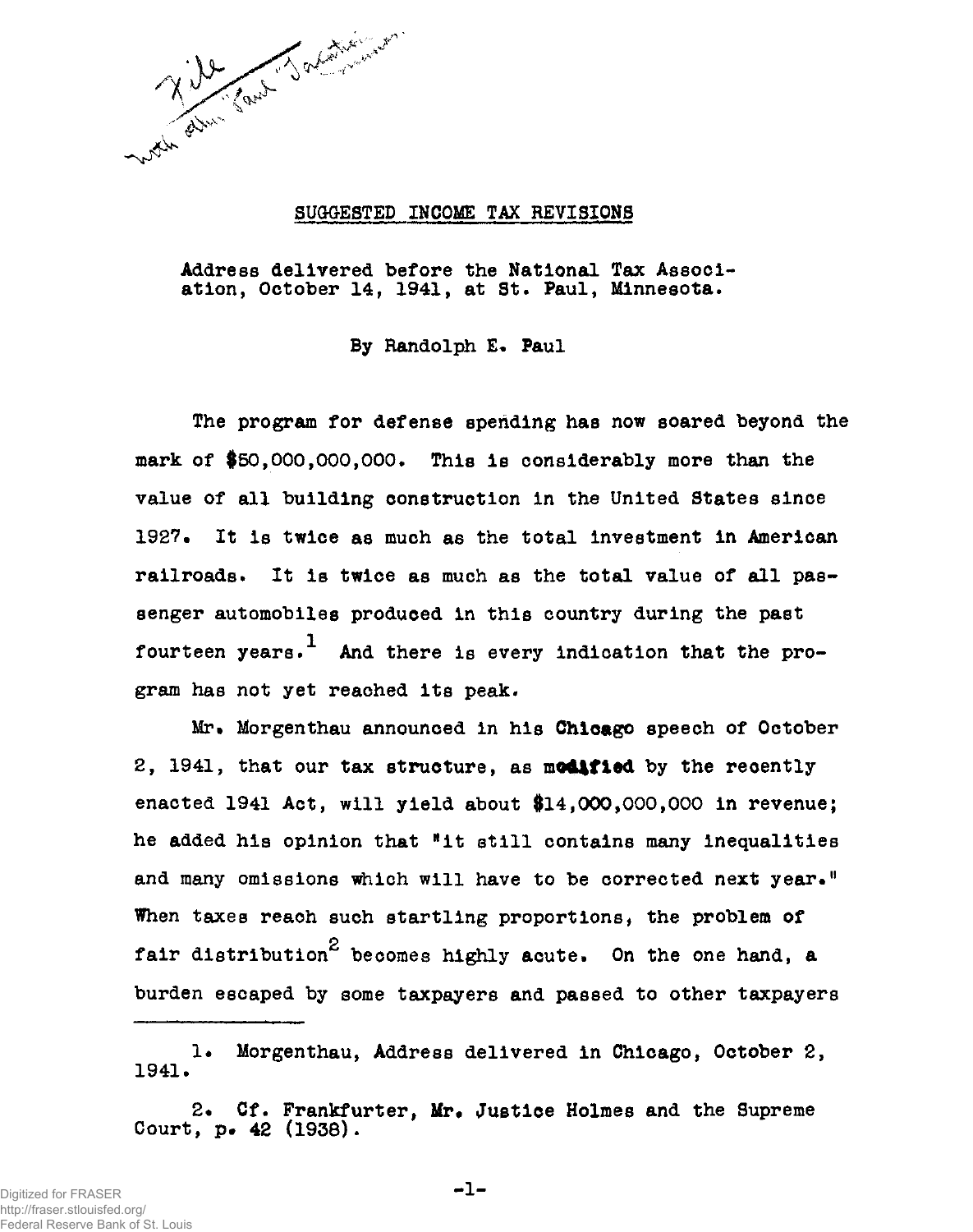becomes intolerable, and on the other hand, the effect of hard provisions becomes disastrous for taxpayers• Our revenue system, founded as it is so largely upon the principle of selfassessment, needs the cooperation of taxpayers.<sup>3</sup> Indeed, one may put the matter in the strongest possible terms by saying that our tax system simply will not work in the emergency if it breeds widespread dissatisfaction and resentment. This will most certainly happen if the tax structure does not distribute its enormous burden equitably among taxpayers. The people are willing to pay taxes, but they are unwilling to see some people avoid taxes.

We have also an important policy problem. For years our economy has been running well under capacity. National income reached a low of \$40,000,000,000 in 1932. All this is now reversed. Defense has given a blood transfusion to the economy. For 1940 our national income was \$76,000,000,000; in 1941 it will probably be in the neighborhood of \$87,000,000,000. It has been estimated that national income in 1942 may be 10 to 15 per cent higher than in 1941. There was plenty of reason for a deficit in the lean thirties, but what reason is left today? The ugly question must be faced: If a nation cannot balance its budget when it has reached the peak of its productive capacity through the utilization of its manpower and

**-2-**

<sup>3.</sup> Gaskill, Preserving a Willing Attitude among Taxpayers, 16 Tax Mag. 649 (1938).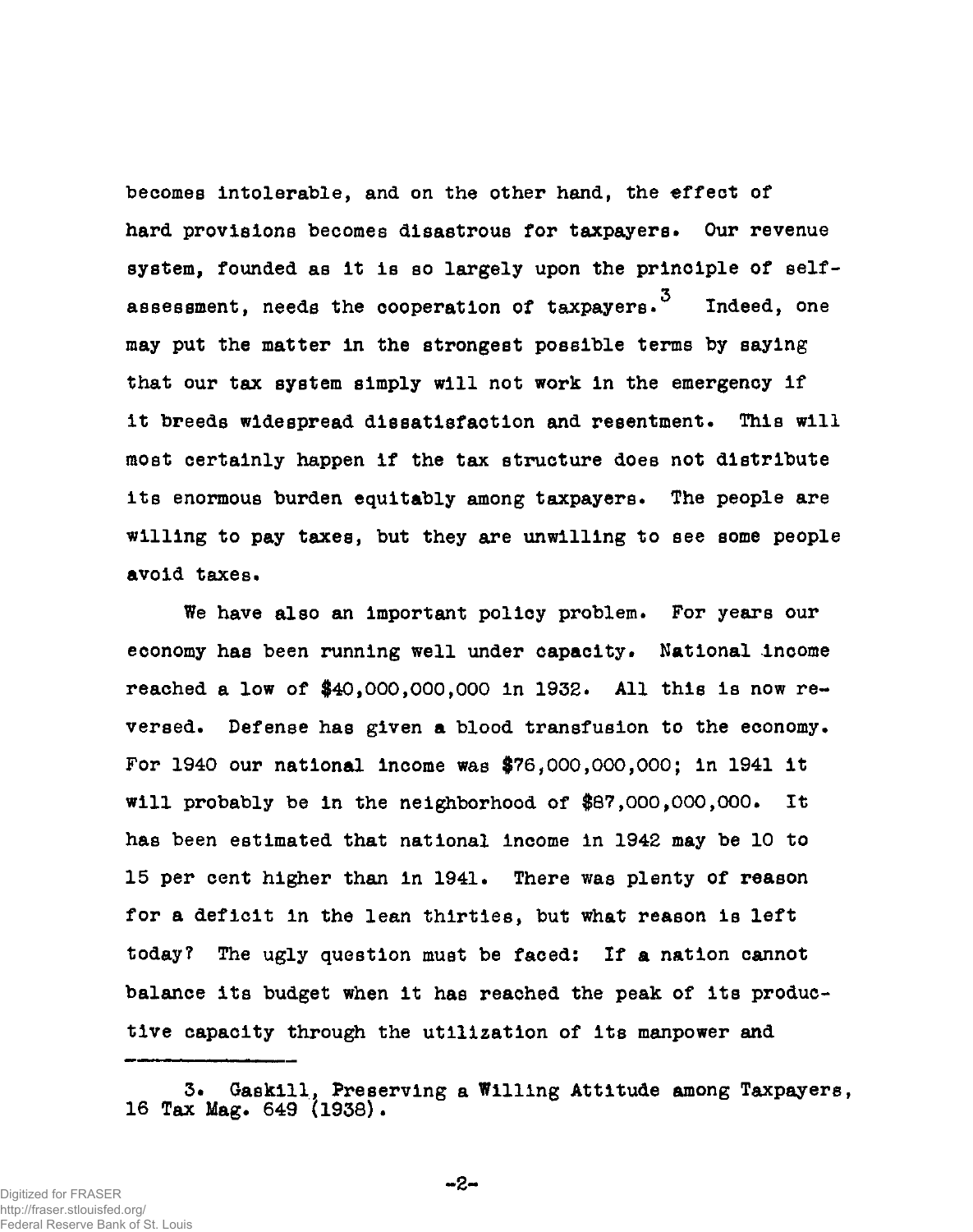facilities, when can it balance its budget? Mr. Eccles, Chairman of the Board of Governors of the Federal Reserve System, while admitting that the drastic tax necessary for balance would be politically impossible at this time, has urgently suggested the need of greater effort in this connec-4 tion.<sup>\*</sup> And the cognate question may be added, why should our tax system not recapture for the government a large part of the defense expenditures it is making. Are we going to allow the defense expenditures it is making. Are we going to allow a part of our population to make an inordinate profit out of war? ware the President has repeated the President has repeated the President of the President of this question in the President of the President of the President of the President of the President of the President of the Presid  $\mathbf{t}$  is policy remains unfulfilled. The negative, but so far his policy remains unfulfilled.

Taxes also enter into the highly complicated problem of<br>inflation. whatever that word means.<sup>6</sup> The threat of inflation inflation, where the threat of inflation, where  $\alpha$  is the threat of inflation. The threat of inflation  $\alpha$ is a dark shadow across the immediate function  $\mathcal{L}_{\mathcal{A}}$  and taxes are and taxes are and taxes are and taxes are and taxes are and taxes are and taxes are and taxes are and taxes are and taxes are and taxes are and t principal instrumentality of prevention, for, in the language  $\frac{1}{\sqrt{2}}$  , they will define consumer demand  $\frac{1}{\sqrt{2}}$ where the supply is inadequate. Here taxes have a function The which may be even more vital than revenue production. The  $\frac{1}{2}$ than neutralized if the government must spend in a boom market,

6. See Chase, The Tyranny of Words, p. 291 (1938). 7. Eccles, Price Fixing Is Not Enough, 24 Fortune, No. 2 (1941).

-3-

<sup>4.</sup> Testimony before the Committee on Banking and Currency, House of Representatives, 77th Cong., 1st Sess., September 29, 1941.

<sup>5.</sup> Eccles, Price Fixing Is Not Enough, 24 Fortune, No. 2 (1941).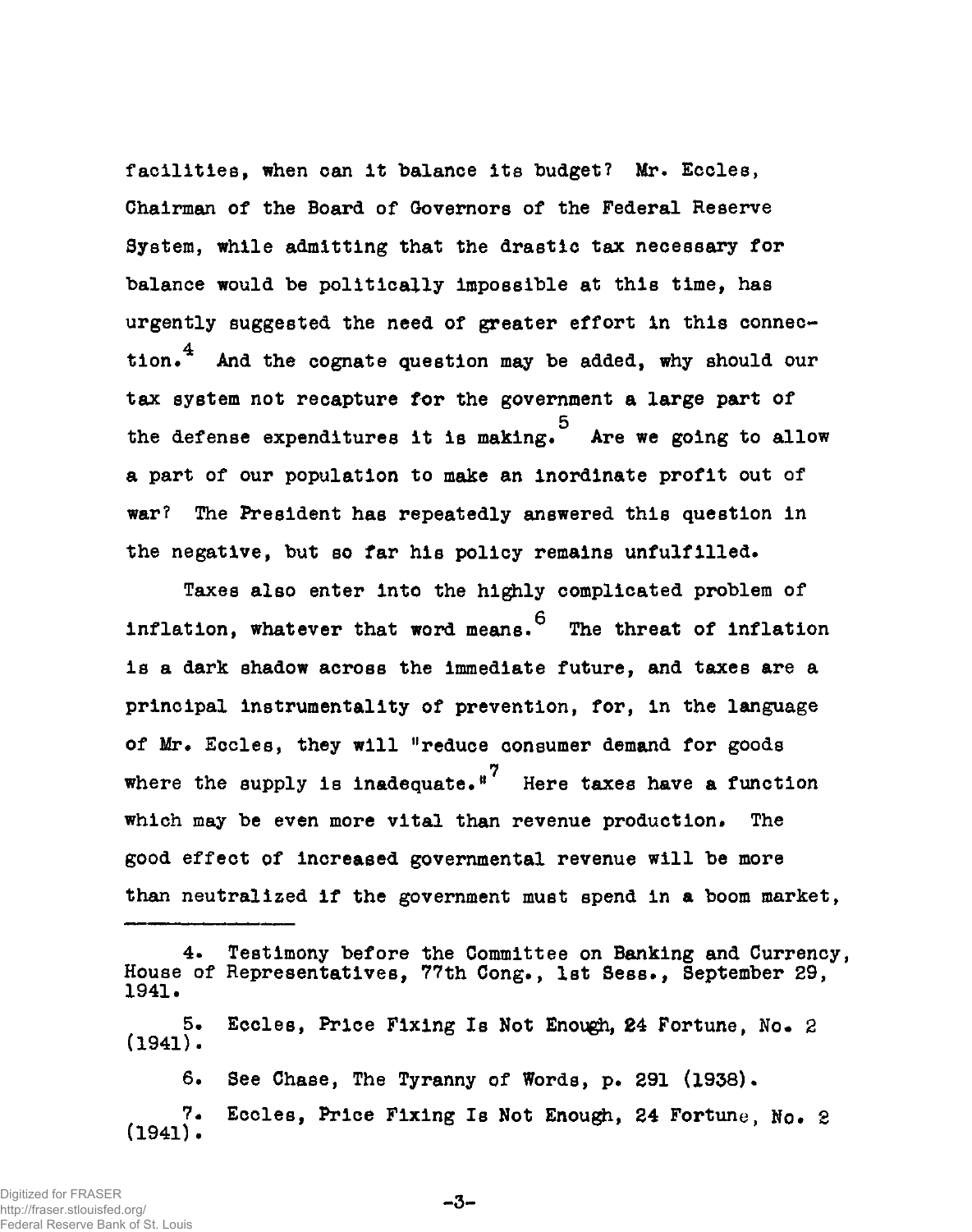and the public will lose the benefit of an amplified national income if the purchasing power of that income is reduced in greater effect than the increase of income. Furthermore, in-**8**  flation is a bubble, which like all bubbles eventually bursts.  $Mr$ . Morgenthau's point cannot be too strongly emphasized that every citizen has a "personal stake" in the prevention of the every citizen has a "personal stake" in the prevention of the

Mr. Morgenthau promised the bankers assembled in Chicago a genuinely "all-out" tax bill-out "all-out" tax bill in 1942, to be level to be levied "upon" tax bill in 194<br>The levies of the levies of the levies of the levies of the levies of the levies of the levies of the levies o in accordance with their ability to pay." Of course, no one outside intimate governmental circles knows Mr. Morgenthau's exact plans, and I suspect that his mind is far from closed to exact plans, and I suspect that his mind is far from closed to the from closed to the from closed to the from c<br>I suspect to the from closed to the from closed to the from closed to the from closed to the from closed to th where  $\mathcal{L}_{\text{max}}$  is the immediate the immense problem study  $\mathcal{L}_{\text{max}}$ before him. He was undoubtedly intending to state policy in before him. He was understanding to state policy intending to state policy intending to state policy intending to state policy in the broadest terms, leaving details to the future. But the situation calls in the end for a bill of particulars, and I situation calls in the end for a bill of particulars, and I are a bill of particulars, and I are a bill of par  $\omega$  is suggest some points of an increase tax program points of an increase  $\alpha$ for your consideration in the months to come when the Treasury's "all-out" tax bill-out " tax bill is in the process of gestation. I have to get a process of gestation. I have t<br>I have to get a process of gestation. I have to get a process of gestation. I have to get a process of gestat do so in more or less categorical fashion, for you would not do so in more or less categorical fashion, for you would not have time to listen to a detailed discussion of the reasons for and against each proposed change. In determining  $\mathcal{L}$ our revenue laws demand if they are to be put in condition to

8. Cf. Foreword of Mr. Wickard, Secretary of Agriculture, to Farmers, Farm Prices, and Inflation, September, 1941.

 $-4-$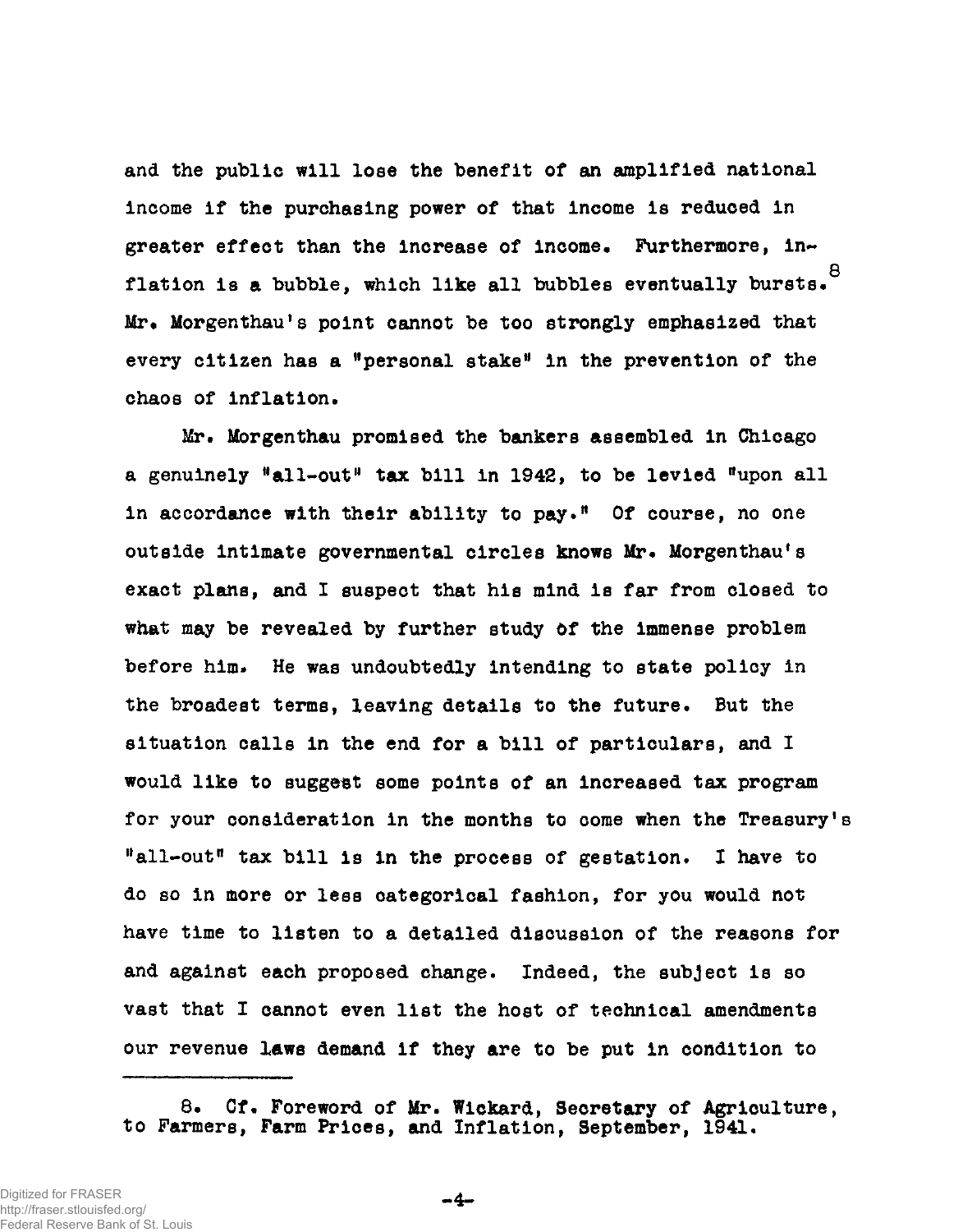endure the strain of an emergency. But if you will permit me to select upon the mixed basis of importance and clarity, I shall now suggest some points of revenue revision that may soon be items of tax history.

### 1. Interest on State and Municipal Obligations.

The subject of the taxation of interest upon the obligations of the states and their political subdivisions was ably discussed yesterday by Mr. Foley, General Counsel of the U.S. Treasury, Mr. Epstein, Solicitor General of New York, and Mr. Seltzer, of the National Bureau of Economic Research< I may, therefore, merely register my opinion as to the necessity of 9 taxing the income future issues of such bonds. For the income future issues of such bonds. For the income future is<br>The income future is the income future issues of such bonds. For the income future is the income future is  $\mathbf{e}$  we have provided a haven from the surtax with surface  $\mathbf{e}$  $t_{\rm max}$  a mass of tax-exempt securities is enough securities is  $t_{\rm max}$ the system of the progressive fillence tax. 1 have few doubts as to the constitutionality of taxing the income from future. issues of state and municipal bonds.<sup>11</sup> It might be constitutional to tax the interest from past issues, but such a step would have elements of unfairness that render it is in the control of under it in the control of under it is i<br>In the control of under it is in the control of under it is in the control of under it is in the control of un

9. This Involves the elimination of Section 22(b)(4) of the Internal Revenue Code.

10. Paul, Redesigning Federal Taxation, 19 Harv. Busr Rev. 143, 146 (1941).

11. See Department of Justice Study entitled Taxation of Government Bondholders and Employees, pp. 21, 43 (1938). Cf. Chandler, The Case for the Municipalities against Federal Taxation of Municipal Securities, address delivered before the American Bar Association, September 30, 1941.

 $-5-$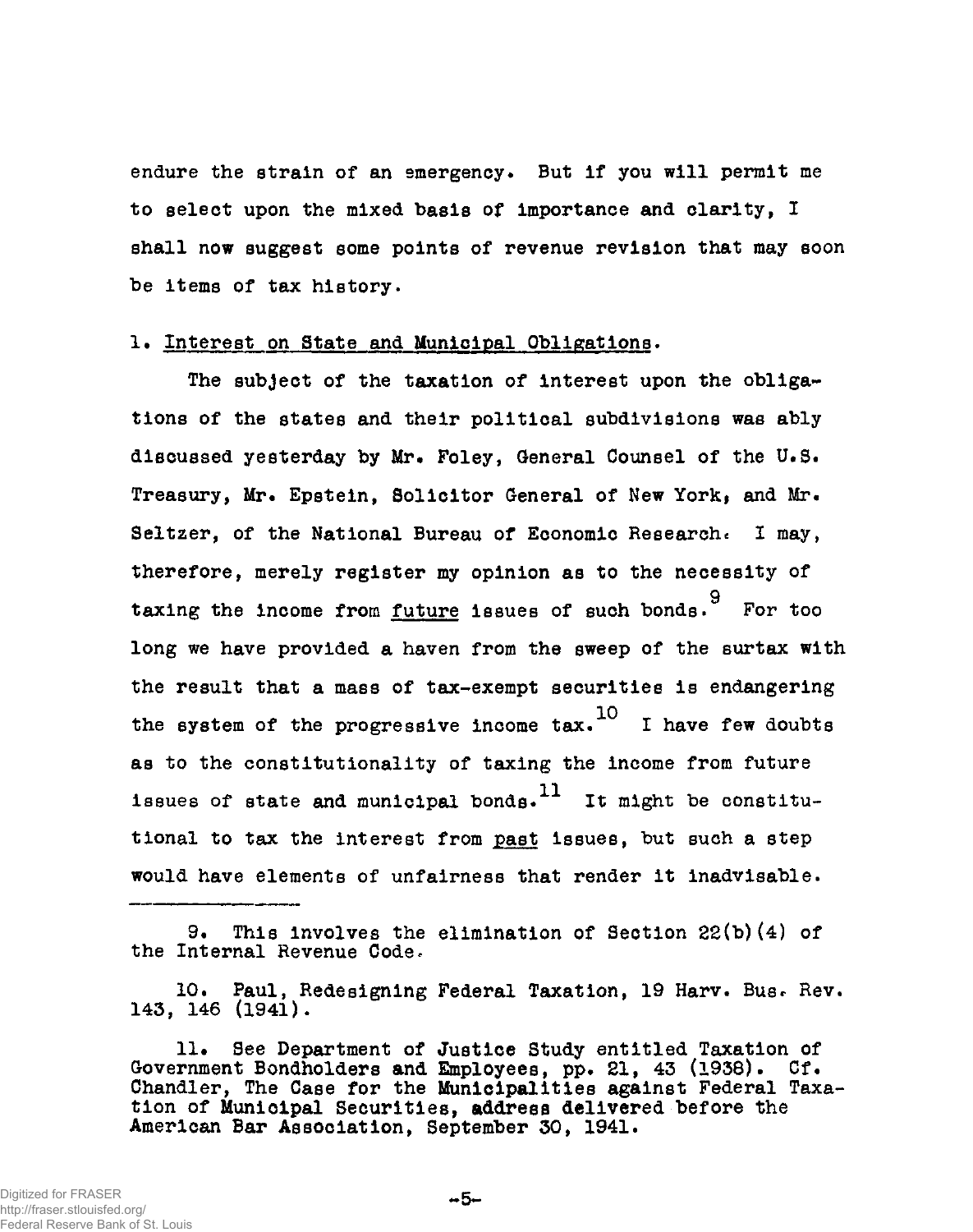The Glass proposal, that the surtax on Income from taxable sources should take Into aooount the existence of tax-exempt Income, Is perhaps too Indirect an approach to provide a satisfactory solution.

### 2. Capital Gains.

The maximum rate of capital gain tax has been reduced by 12 the 1941 revenue act from 16.5 per cent to 15 per cent. Posexpect a revision of the capital gain rate to the level of 1940.

expect a revision of the capital gain rate to the level of 1940.

be approached from a larger viewpoint. The subject has always been highly controversial. We have complete variety of opinion on the subject from one extreme, which is against all taxation of capital gains and recognition of capital losses,  $^{13}$  to the opposite extreme, which thinks that no differentiation at all should be made between capital gains and ordinary income.  $^{14}$ 

13. Nelson, The Question of Taxing Capital Gains, The Case against Taxation, 7 Law & Contemp. Prob, 208 (1940); 2 May, Twenty-five Years of Accounting Responsibility, p. 144 (1936).

14. Simons, Personal Income Taxation, p. 148 (1938); Kent, The Question of Taxing Capital Gains, The Case for Taxation, 7 Law & Contemp. Prob. 194 (1940). On this subject see also Haig, Taxation of Capital Gains, Wall Street Journal, March 23, 25, 29, April 2, 8, 13, 1937; Blough and Hewett, Capital Gains, contained in Studies in Income and Wealth, vol. 2, p. 191 (New York, National Bureau of Economio Researoh, 1938); Colm, The Revenue Act of 1938, 5 Sooial Research 255 (1938).

<sup>12.</sup> Section 117 of the Internal Revenue Code remains unchanged by the 1941 Act. Section 101 of the 1941 Act at the same time integrated the defense tax into the surtax rates. Section 15 of the Code, imposing the defense tax, was entirely revamped and no longer deals with the defense tax.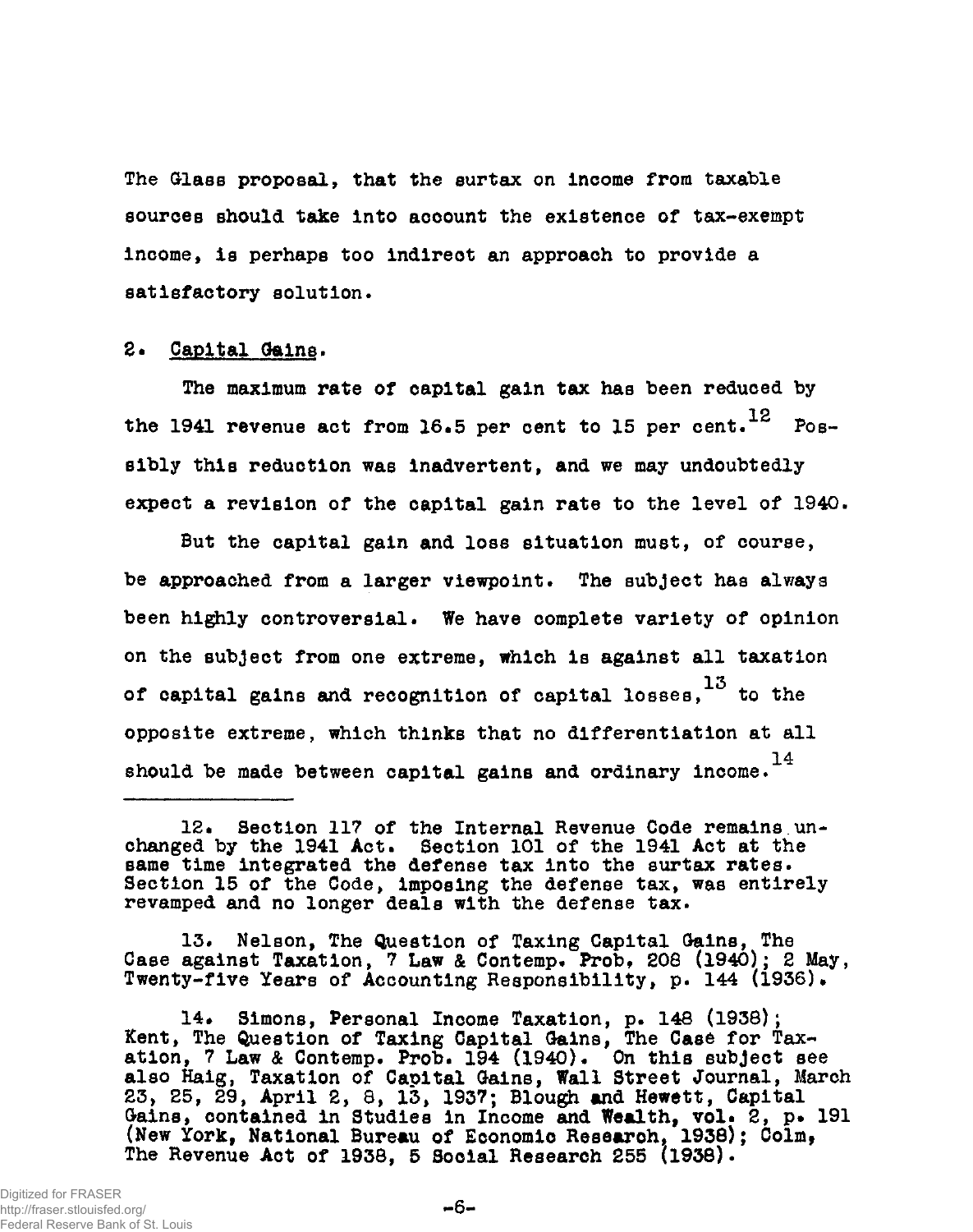Without going the full length in either direction one may at least point out that the present capital gain rate is the most favorable in our income tax history. The capital gain rate in the twenties was 12.5 per cent, but we ended this period with a highest surtax bracket of 20 per cent. At this time the capital gain rate was, therefore, five-eighths of our top surtax bracket. This relative position of the capital gain rate should be compared with a relationship of a rate of 15 per cent to 77 per cent. The fraction mentioned has dropped from five-eighths to one-fifth.

Whatever may be the answer to the capital gains problem, it seems clear that the present relationship of the capital gain rate to the surtax brackets involves an inexcusable discrimination against individuals who derive their Income from personal services and sources other than capital gains. The capital gain rate should, therefore, be substantially increased. Perhaps we should go back to the flexible rule established by the 1934 Act, which at least recognized the period of accrual of capital gains in a more refined way than does the present act. At the very least, the tax on capital gains should, in deference to the principle of ability to pay, take into account other non-capital gain income of the taxpayer. An increase in capital gain rates should perhaps be accompanied by a longer loss carry-over.

### 3. Pension Trusts.

Pension trusts in their many variations are a growing

Digitized for FRASER http://fraser.stlouisfed.org/ Federal Reserve Bank of St. Louis

 $-7-$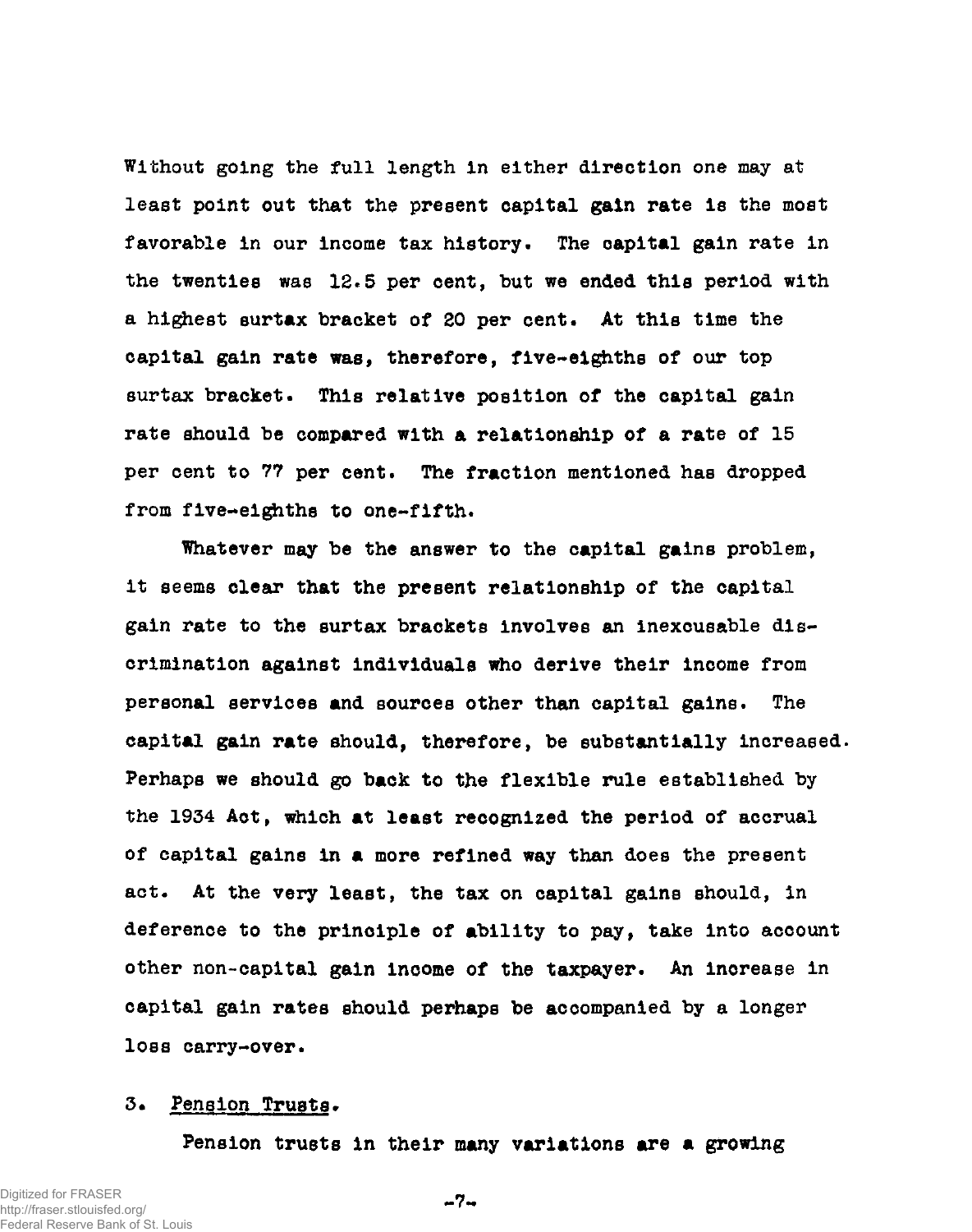menace to governmental revenue. The Institution of pension trusts has in its favor many of the arguments put forward on behalf of social security. But in practice the deferment of tax granted in the case of pension trusts  $^{15}$  is being grossly abused by the establishment of trusts in favor of high salaried 16 key employees and stockholders. Some limiting provisions and stockholders. Some limiting provisions and stockhol should be placed in the revenue act to make the pension trust exemption applicable only in the case of bona fide trusts with the case of bona fide trusts with the case of bona fide trusts with the case of bona fide trusts with the case of bona fide trusts with the case of bona fide t a valid social, as distinguished from a tax-avoiding, purpose. a valid social, as distinguished from a tax-avoiding, purpose. The social social social social social social s<br>- The social social social social social social social social social social social social social social social<br> The underlying legislative purpose should not be lost sight of in any further consideration of this problem, because some taxpayers have abused the pension trust provision. Innocent beneficiaries should not be punished with the guilty when amendpostponement of the tax and those for whom the benefits of tax postponement of the tax and tax and tax and tax and tax and tax and tax and tax and tax and tax and tax and tax postponement can hardly have been intended. This is an example postponement can hardly have been intended. This is an example of a problem constantly faced in revenue legislation. One must find a way of reaching particular cases of avoidance without striking, like Herod's massacre, indiscriminately at all cases<br>irrespective of deserts.<sup>17</sup>

15. I.B.C., Sees. 23(p), 165.

16# See Altman, Pension Trusts for Key Men, 15 Tax Mag. 324 (1937); Paul, The Background of the Revenue Act of 1937, 5 U. of Chi. L.R. 41, 77 (1937); Hearings before the Joint Committee on Tax Evasion and Avoidance, 75th Cong., 1st Sess., p. 294.

17 • Cf. Paul, Studies in Federal Taxation, p. 65 (1937).

Digitized for FRASER http://fraser.stlouisfed.org/ Federal Reserve Bank of St. Louis

**-8-**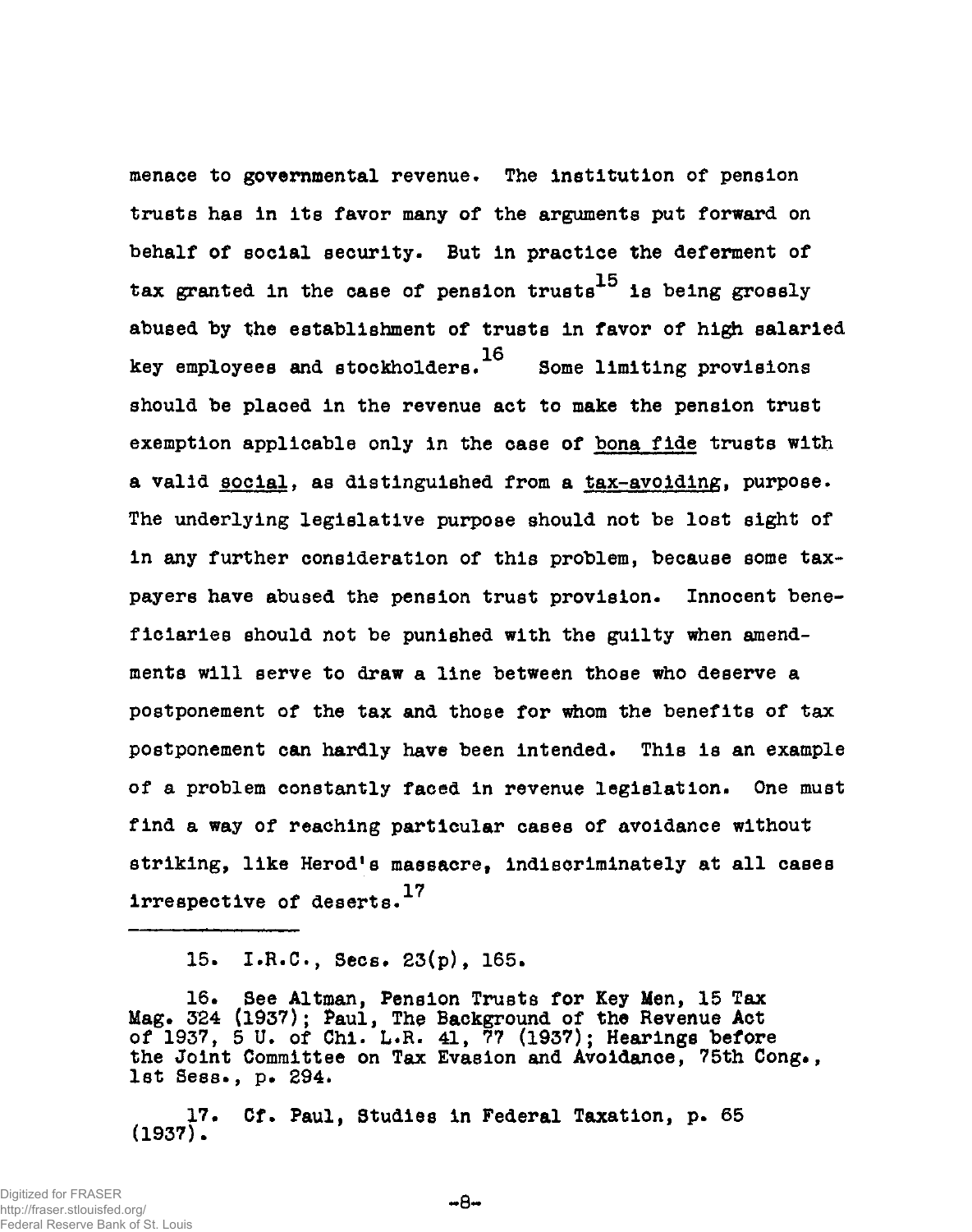### 4. The Interest Deduction.

**18**  The interest deduction now allowable for all interest paid or accrued, except interest on indebtedness incurred or continued to purchase tax-exempt securities, unduly encourages corporate financing by borrowing rather than by capital contributions. The difference between many preferred stock and bond issues is often more legalistic than real; yet the corporation issuing the stock does not have the Interest deduction allowed to the corporation issuing bonds• Every tax practitioner is familiar with the process of converting stock Issues into bond issues in order to reduce taxes. 19<br>Some limitation should be placed on the interest deduction not only to raise revenue, but also to put equity financing upon a reasonable parity with

# 5. Percentage Depletion.

financing on a less sound business basis.

Oil and mining companies are granted a special depletion deduction, or "subsidy," consisting of a percentage of gross income from depletable property limited to a percentage of the net income from the same property.  $^{20}$  This depletion allowance is optionally greater than the ordinary allowances for loss of wasting assets; it is not restricted to a recovery of

loss of wasting assets; it is not restricted to a recovery of

18. I.R.G., Sec. 23(b).

19. We oannot discuss today the question whether such reorganizations or recapitalizations have the benefit of the statutory exemption. Cf. Paul, Studies in Federal Taxation, Third Series, p. 121 (1940).

20. I.R.C., Secs.  $23(m)$ ,  $114(b)(3)(4)$ .

**9-**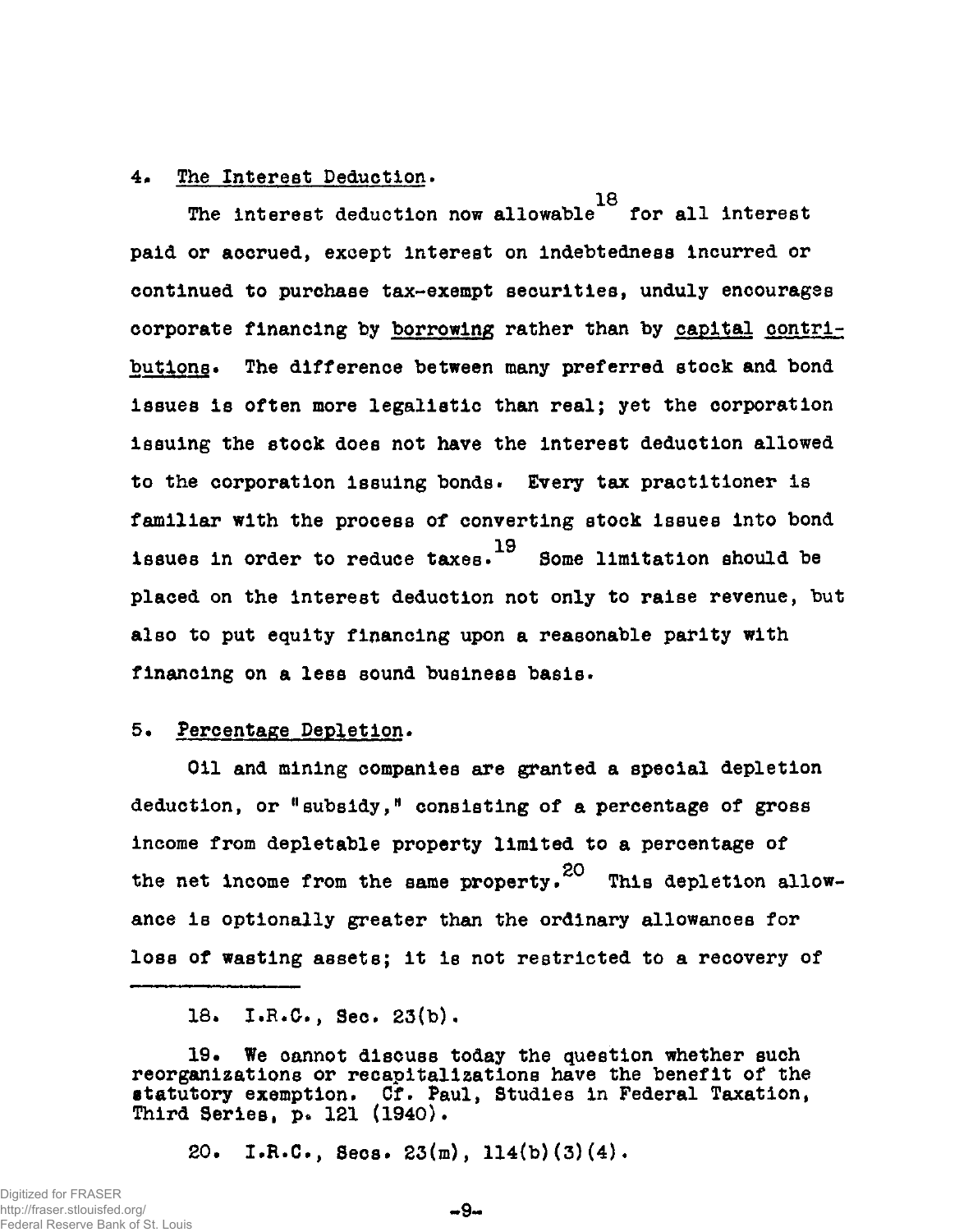cost or value at March 1, 1913, of the producing property; and It goes on as long as production continues without relation to the recovery of cost or value at March 1, 1913. The elimination of the deduction was recommended as long ago as 1933 when the **21**  Secretary of the Treasury said:

"Our experience shows that the percentage depletion rates set up in the law do not represent reasonable depletion rates in the case of the designated properties, but are much higher than the true depletion to which the taxpayer is fairly entitled. Moreover, these provisions enable a taxpayer to obtain annual depletion deductions, notwithstanding the fact that he has already recovered the full cost of the property. The deduction is, therefore, a pure subsidy to a special class of taxpayers. For this reason the Treasury recommends that these provisions be eliminated, in order to put all taxpayers upon the same footing."

In 1937 the President recommended the elimination of percentage depletion.<sup>22</sup> Congress has steadfastly failed to act on centage depletion. Congress has steadfastly failed to act on this recommendation, but the existence of the emergency may change legislative attitudes.

#### 6» Joint Returns.

The subject of Joint returns for husband and wife has received much publicity in the last few months. Much of this pub licity, with its emphasis upon constitutional and moral aspects of the problem and its effect upon the institution of marriage

21. Testimony of Under Secretary Magill, Hearings before the Joint Committee on Tax Evasion and Avoidance, 75th Cong., 1st Sess., p. 33 (1937).

22. Letter of President Roosevelt dated June 1, 1937, quoted in Report of the Joint Committee on Tax Evasion and Avoidance, 75th Cong., 1st Sess., p. 1 (1937).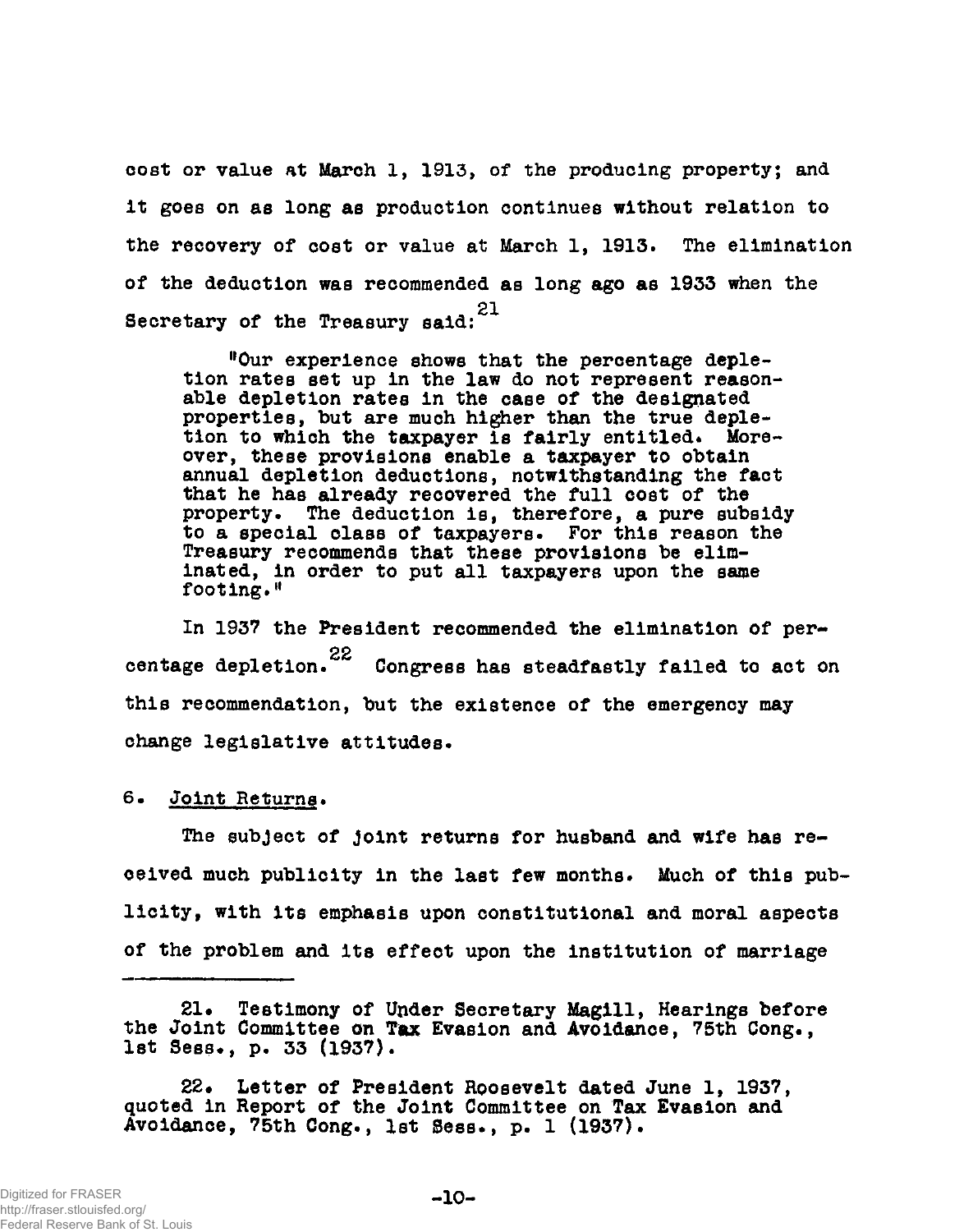and women's rights, has established a new record for irrelevance. Professor Griswold, who has stated the arguments against the proposal in the strongest possible way, has admitted the apeciousness of these arguments.  $23$  stating that "he who puts his trust in unconstitutionality today in matters of this sort his trust in unconstitutionality today in matters of this sort seems to disclose a rather surprising unawareness of the happenings of the past few years." As to moral grounds, Professor Griswold calls attention to A. P. Herbert's chapter "Rex v. Pratt and Merry - The Tax on Virtue" in his "Uncommon Law," and says that it would be hard to show that the British institution of marriage has been impaired by the long-standing practice of requiring Joint returns. Along with my partner, Mr. Harry Rudick,  $24$  I venture to suggest a reconsideration of this whole problem for purposes of an "all-out" revenue act, for the following reasons:

(a) There seems to be no politically practicable method other than joint returns of eliminating the unfair advantage enjoyed by residents of the community property states.  $25$ 

23. Griswold, Letter published in New York Times, July 27, 1941.

24. See letter of Mr. Harry Rudick to Chairman Doughton of the Ways and Means Committee, July 17, 1941, reprinted in the Congressional Record, vol. 87, No. 139, p. 6618 (1941). See also Rudick, The Problem of Personal Income Tax Avoidance, 7 Law & Contemp- Prob. 243, 252-3, 264 (1940), where Mr. Rudick advocates that Joint returns cover not only spouses, but also minor children. Cf. Shoup, Married Couples Compared with Single Persons under the Income Tax, 25 National Tax Aesn. Bulletin, No. 5, pp. 130-135.

25. I have discussed the community problem at length in forthcoming volumes (Sec. 1.09) on estate and gift taxation, to be published by Little, Brown & Company.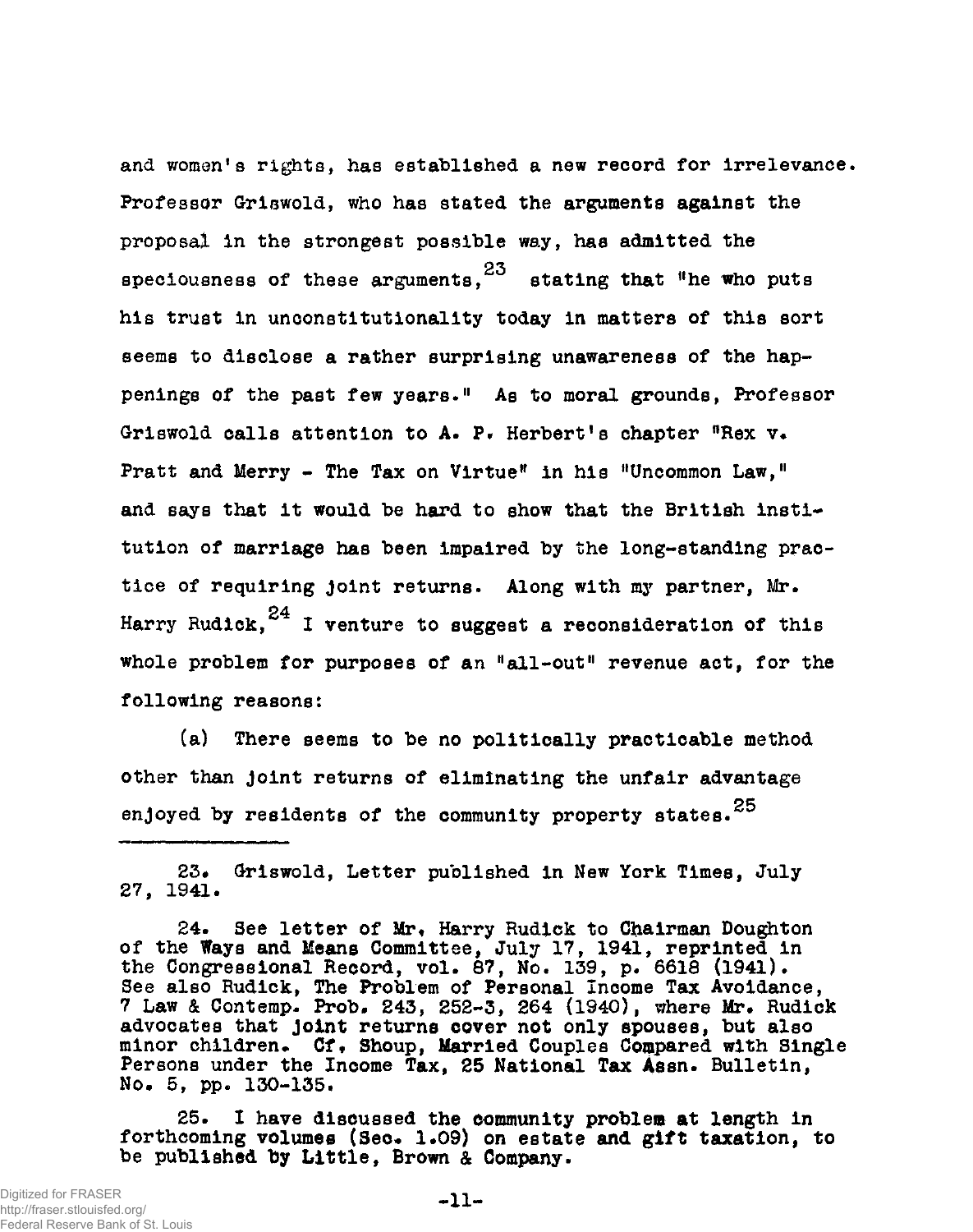Obviously there is no sound foundation for a rule that makes the federal income tax depend upon where the taxpayer lives, and which requires a married couple living in New York, for example, to pay a much higher tax than a married couple living in California.

(b) There is no convincing reason for a tax disparity between a family in which the husband is the sole source of income and a family in whioh the wife contributes to the family economic unit. The family, generally speaking, will spend approximately the same amount for rent, food, support of children, etc.,whether its income stems entirely from the husband or derives in part from the wife. The inoome tax should recognize these basic economic realities.

(c) In the vast majority of families in the United States practically all the family inoome is earned by the husband. If Joint returns are not required, the families of this vast majority will have to pay a higher tax than the families in the minority group. Recently increased rate brackets make this discrimination all the more unworthy of continuance.

#### Amendments to Eliminate Hardship

At a time when we are considering amendments of the statute designed to eliminate discriminations, it is certainly not out of order to consider changes which may reduce revenue. We can be intelligently generous; we need not raise our revenue by the hardship method. Several changes of this sort are dictated by considerations of equity. The provision of the last Senate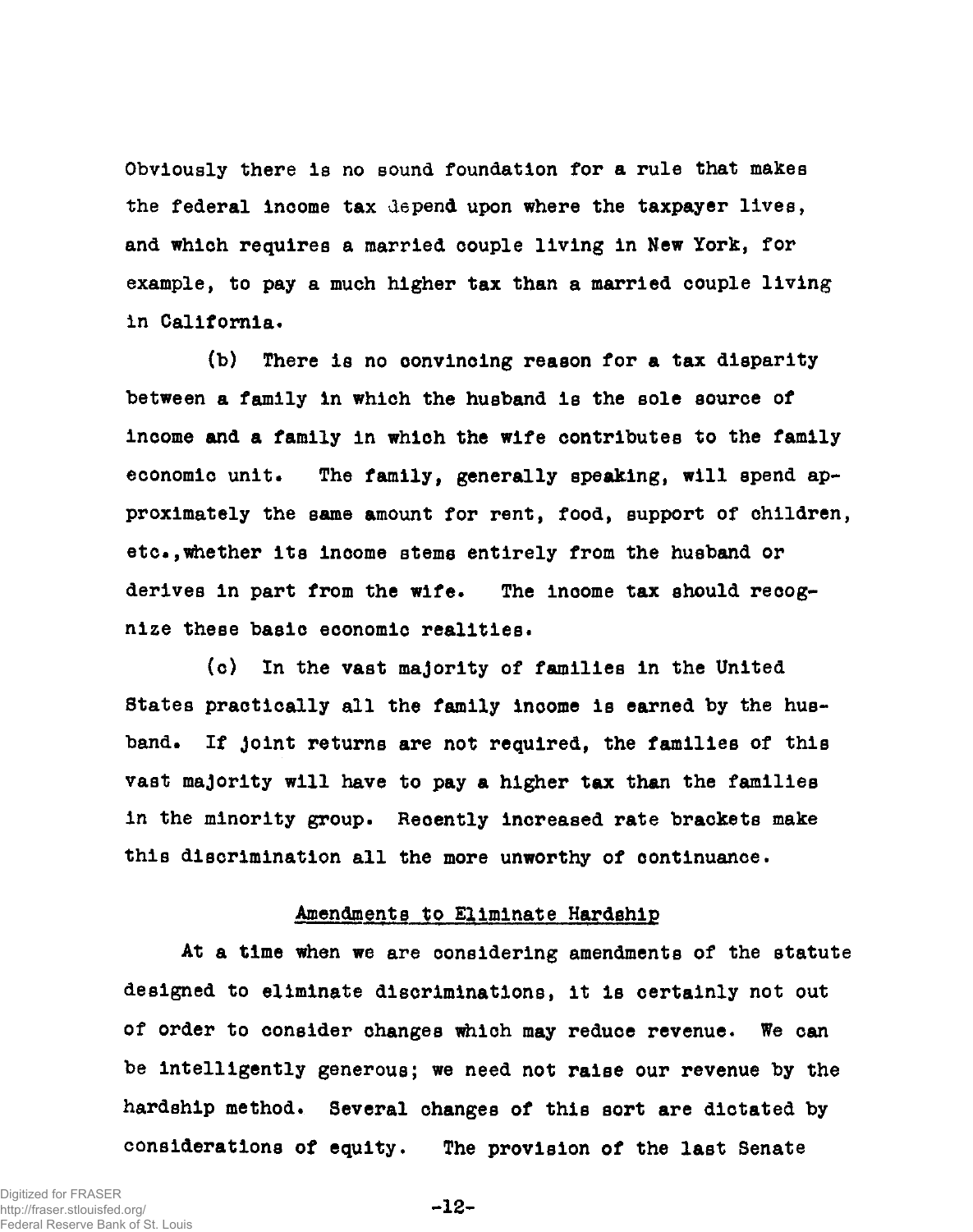bill, allowing the deduction of expenses incurred in conserving 26 With and conducting business affairs, showledge passed. With  $\frac{1}{2}$ rates at their present level a limited deduction for medical expenses would be no more than a reasonable oonoession to taxpayers. payers. The same is true of the credit for dependents, which now stops when the dependent reaches the age of 18 years, un-<br>less the dependent is physically or mentally incapable of self- $27$   $\sigma$  and  $27$   $\sigma$  and  $\sigma$  and  $\sigma$  and  $\sigma$  and  $\sigma$  self-  $27$   $\sigma$  and  $\sigma$  self-  $27$   $\sigma$  and  $\sigma$  and  $\sigma$  and  $\sigma$  and  $\sigma$  and  $\sigma$  and  $\sigma$  and  $\sigma$  and  $\sigma$  and  $\sigma$  and  $\sigma$  and  $\sigma$  and  $\sigma$  and  $\sigma$  and  $s_{\text{in}}$  is a substitute and  $s_{\text{in}}$  are argued that many dependents are  $\frac{1}{2}$  the peak of the dependency immediately after the age of  $\frac{1}{2}$  $\frac{1}{18}$  years. The treatment of alimony has been a sort in  $\frac{1}{18}$ our tax system for many years,  $\tilde{ }$  and the provision inserted in the last Senate bill  $29$  taxing alimony to the wife should be enacted. The law surrounding the status of mortgage fore-30 closure transactions should certainly be clarified. We could no doubt afford to legislate away some of the hardship caused by the Supreme Court decision in Helvering v. Bruun; 31 at least we might arrange for some postponement of payment where so much non-liquid income is precipitated in the hands of a lessor by

26. Senate Bill, 1941 Act, Sec. 119. See Conf. Report No. — , 77th Cong., 1st Sess., p. 12.

non-liquid income is preoipitated in the hands of a lessor by

27. I.R.C., Sec. 25(b)(2).

28. See Paul. Five Years with Douglas v. Willcuts, 53 Harv. L.R. 1 (1939).

29. Senate Bill, 1941 Act, Sec. 117; Sen. Finance Comm. Report No. 673, 77th Cong., 1st Sess., p. 11.

30. See Helvering v. Hammel, 311 U.S. 504 (1941); Electro-Chemioal Engraving Co., Inc. v. Comm., 311 U.S. 513 (1941). See also Paul, Studies in Federal Taxation, Third Series, p. 296 (1940).

31. 309 U.S. 461 (1940).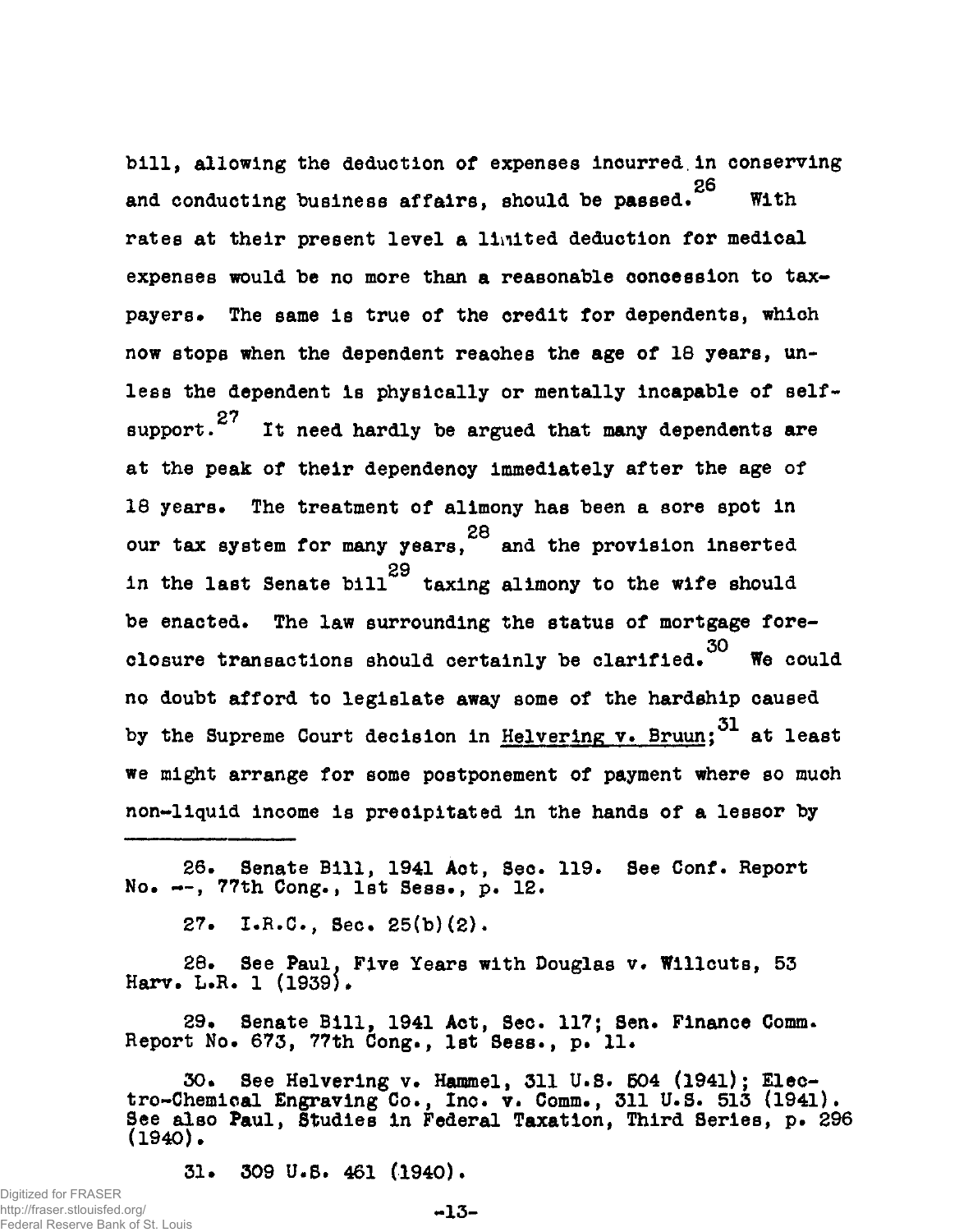the termination, cancellation or forfeiture of a lease.

There is real need for relief from the hardships latent in Section 42 of the Internal Revenue Code, especially when the income tax rates have been so sharply increased. The possibilities of unfairness have been accentuated by the Supreme Court's decision in Helvering v. Enright<sup>32</sup> that a partner's share of partnership fees accrues at the date of partner's share of partnership fees accrues at the date of death even though partner and partnership have filed returns on the cash basis. Lawyers will sometimes be flattered at their unfinished legal services under this doctrine. It would seem more fair to provide, however, that regardless of accrual for estate tax purposes, the recipient of the income should have the privilege of reporting the income as taxable when received. Any such provision should apply equally to accrued income arising from personal services or any other type of accrued income. 33 Consistency would require an amendment to Section 43 eliminating from the decedent's final return any accrued deduction in the event that the decedent's estate availed itself of the option to report income when and as received. The underlying purpose of Section  $42$  - that no income

32. 312 U.S. 636 (1941). See also Pfaff v. Comm., 312 U.S. 646 (1941).

ceived. The underlying purpose of Section 42 - the underlying purpose of Section 42 - that no income of Section 42 - that no income of Section 42 - that no income of Section 42 - that no income of Section 42 - that no inc

33. An amendment to this provision might be framed along the lines of the provisions of Section  $44(d)$ , relating to the transmission of installment obligations at death. In order to protect the revenue, the government might be empowered to require the filing of a bond as is required under Section  $44(d)$ .

**-14-**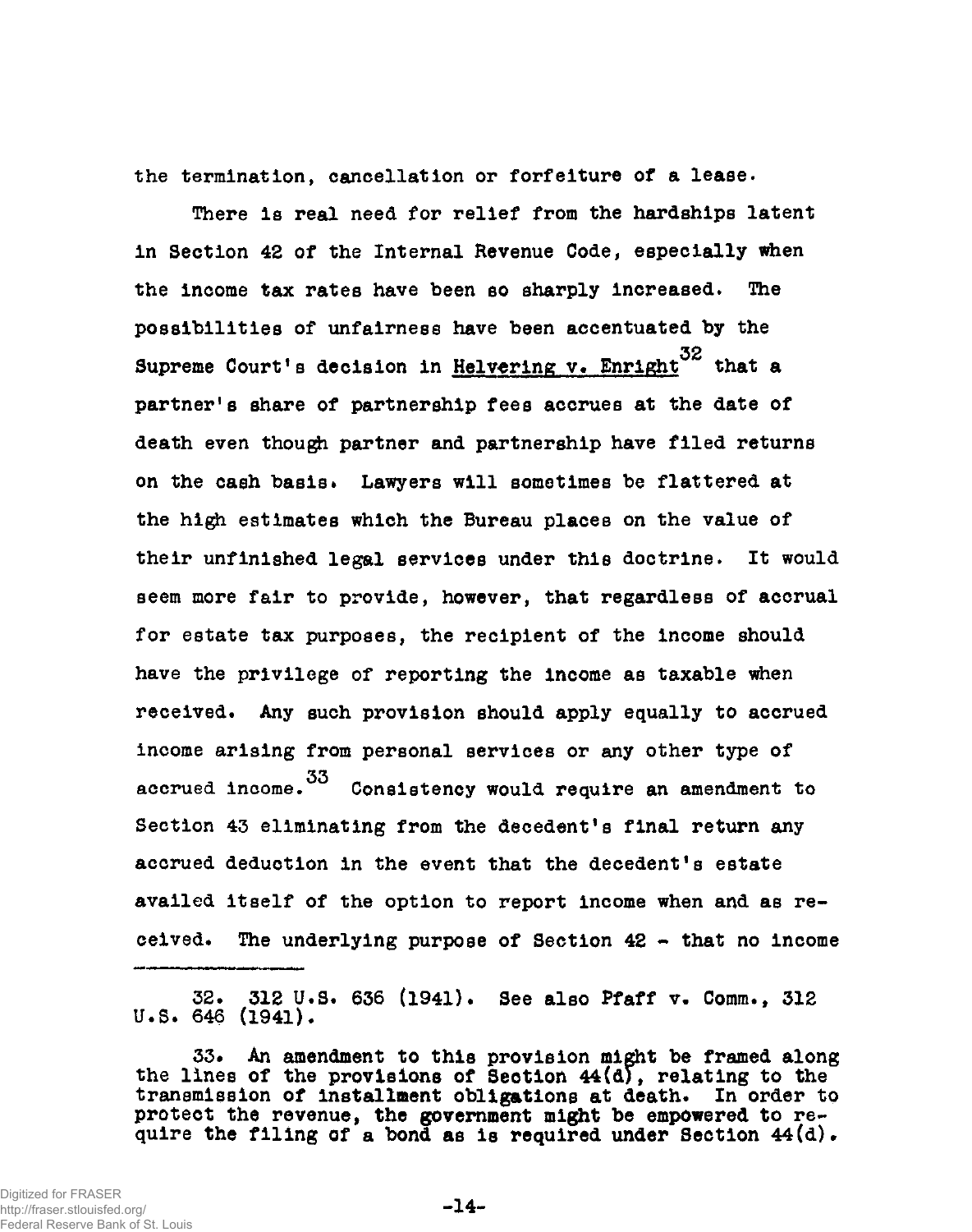should esoape tax - could thus be accomplished without the gross inequity of throwing several years' income into one return. Perhaps at the same time the estate should be required to report the income on the same basis - cash or accrual - as the decedent used prior to death, and perhaps it 34 should also be required to use the same aooounting period.

### Further Questions for Consideration

The foregoing suggestions are not intended to be all inclusive. Many possible amendments of the statute should be 35 canvassed in order to determine whether changes are advisable.

34. Cf. Estate of Cyrus H. K. Curtis, 36 BTA 899.

35. Two clearly advisable amendments may be mentioned in a footnote. The statute has a flagrant defect in its provision permitting value at date of death as a basis even in cases in which an executor has eleoted under Section 811(J) of the Internal Revenue Code to report assets of the estate at their value a year after the death of the decedent. To illustrate the point: A decedent may leave assets having a value of \$1,000,000 at the date of his death which a year after death have dropped in value to #500,000. In such a case an executor paying estate tax on only \$500,000 secures a basis of \$1,000,-<br>000. Obviously the statute should insert a new subdivision in Obviously the statute should insert a new subdivision in Section 113 to the effect that where the optional valuation privilege is exercised, the basis of property shall be the value as used in the estate tax return.

In the case of contributions in the form of property the law now permits deduction to the extent of the value of the property transferred at the date of the gift. Thus, where a taxpayer has transferred securities costing #1,000, but having a value at the date of the gift of #5,000, he is allowed a deduction of the latter amount without any tax on the appreciation in value of #4,000. Although the donor may have received income under the doctrine of vicarious satisfaction established by Helverlng v. Horst, 311 U.S. 112 (1940), some provision should be inserted in the statute to settle this question. A possible provision would be to allow a deduction only in the amount of the adjusted cost basis of the property to the donor or its value at the date of the gift, whichever is lower.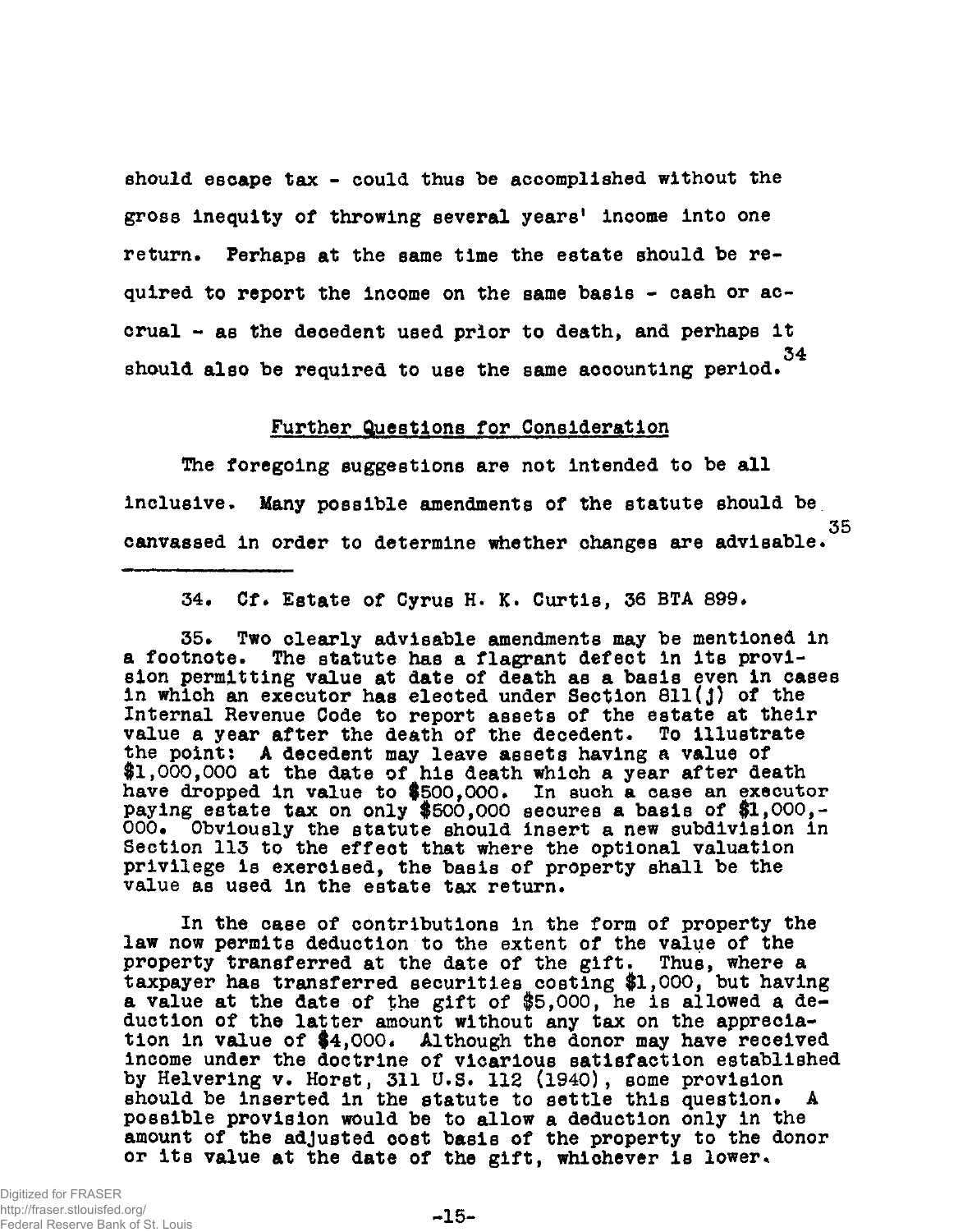It is a serious question whether we should allow the basis of value at the date of death for the purpose of determining gain or loss on the sale or exchange of property transmitted at death. Our system of taxing nonresident alien Individuals and foreign corporations involves a marked discrimination in their 36 favor. It should not be taken for granted that we ought to 37 allow as a deduction non-business casualty losses, nonbusiness interest, 38 non-business bad debts, 39 and non-business taxes.<sup>40</sup> For example, the deduction for taxes on residential property could well be eliminated. It is well worth consideration whether we should return to the principle of consolidated returns in the case of affiliated corporations. The problem of intercorporate dividends is far from solved.  $41$  Perhaps we should frankly admit the impossibility of preventing the avoidance of the regular surtax on gains from preferred stock redemptions and apply the cenital gain pate to such pedemptions  $42$ demptions, and apply the capital gain rate to such redemptions.

The Chandler Act in its relationship to the Chandler Act in its relationship to the basis provision in its relationship to the basis provision in its relationship to the basis provision in the basis provision in the basis

- 37» I.R.C., Sec. 23(e)(3).
- 38. I.R.C., Sec. 23(b),
- 39. I.R.C., Bec. 23(k).
- $40.$  I.R.C., Sec.  $23(c)$ .
- 41. I.R.C., Sec. 26(b).
- 42. Cf. John D. McKee, 35 BTA 239.

<sup>36.</sup> This discrimination was only partly corrected in 1937, See Paul, The Background of the Revenue Act of 1937, 5 U. of Chi. L.R.  $41, 86-7$  (1937).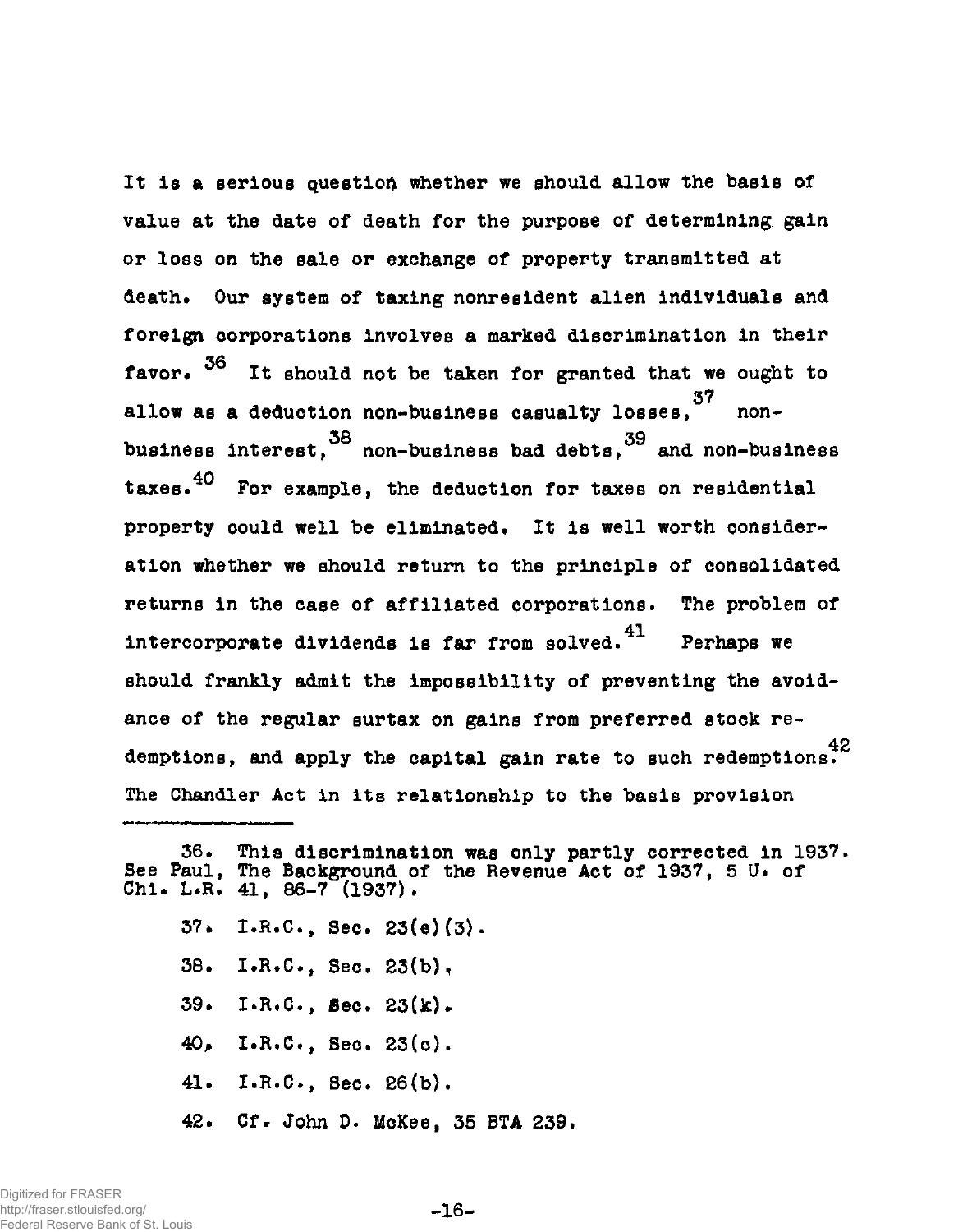should again be revised. Dividends on fully paid-up life insurance or endowment policies should be taxable, as proposed in 1938, regardless of whether the consideration paid has been recovered. Finally, without attempting to exhaust the list, 44 one may recall the perennial inadequacy of Section 102. For years corporate taxpayers have successfully argued that they may pile up surpluses for the mythical rainy day of the unpredictable future, or that they may in the same sort of future, or that they may in the same sort of future go into a new business in the manner of the manner of the  $\mathcal{L}_\mathcal{A}$  , which  $\mathcal{L}_\mathcal{A}$  are  $\mathcal{L}_\mathcal{A}$  , whose into a new business in the White Knight, whose into a new business in the Mhite Knight, where  $\mathcal$ kept a bee-hive on his horse because he might someday wish to keep bees.<sup>45</sup> Both of these arguments have acquired new vitality in the uncertainty of our post-war future.

#### The Excess Profits Tax

I have left for the end the controversial excess profits tax, and I shall leave most of that subject to tomorrow morning's session. But since the excess profits tax is a corporate income tax, it is relevant to mention the subject in this session under the heading "Evaluation and Suggested Revision in View of Present and Prospective Needs."

The excess profits tax, as it is now constituted, is designed to recapture a part of the excess profits of the emer-

<sup>43.</sup> See Paul, Debt and Basis Reduction under the Chandler Act, 15 Tulane L.R. 1 (1940).

<sup>44.</sup> Rudick, Section 102 and Personal Holding Company Provisions of the Internal Revenue Code, 49 Yale L.J. 171 (1939).

<sup>45.</sup> Paul, Redesigning Federal Taxation, 19 Harv. Bus. Rev. 143, 145 (1941).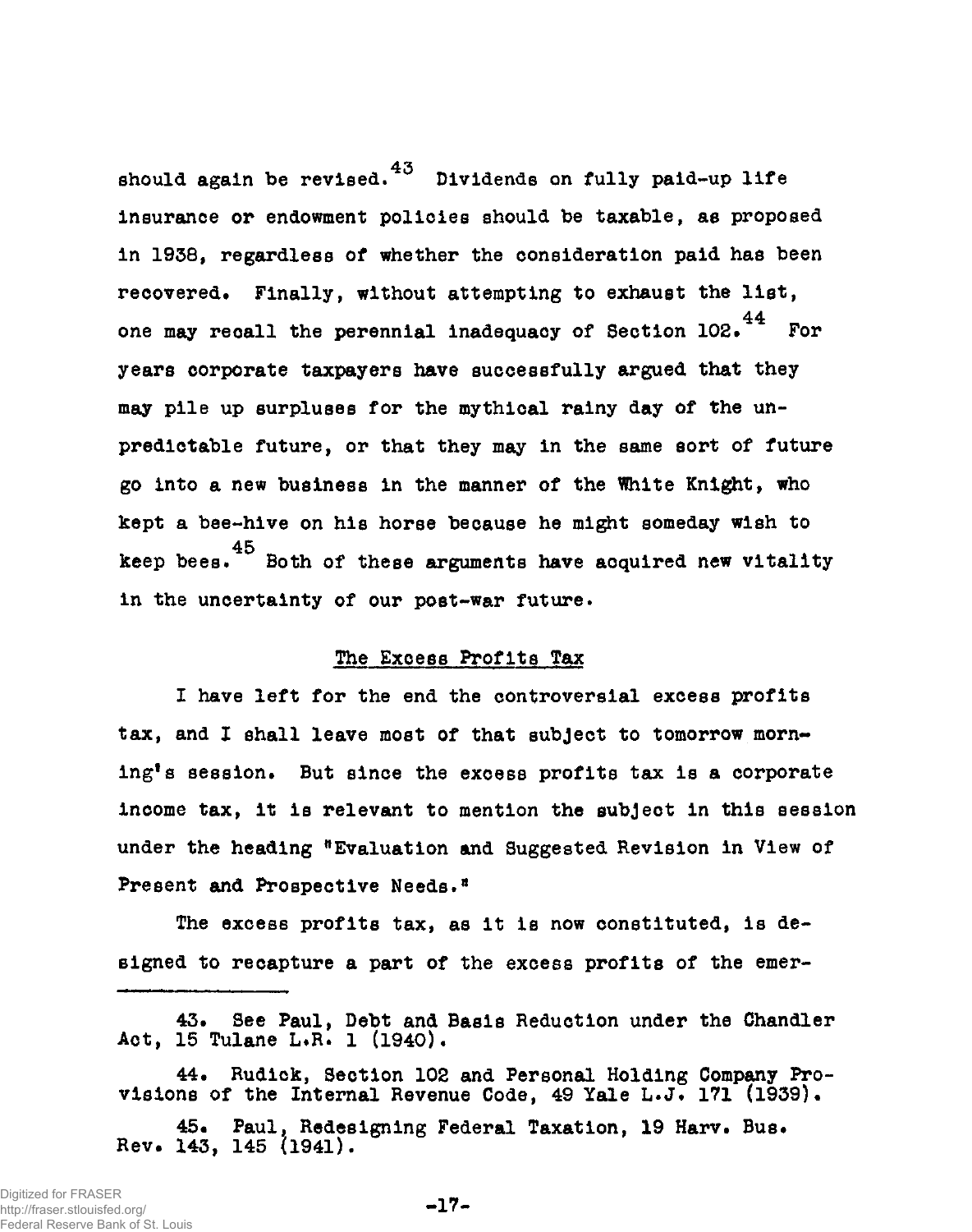gency. It is not intended to take any part of what might be called ordinary excess profits not attributable to the present emergency. In this respect the tax seems to me to go on the false premise that it is possible ever to make & clear-cut differentiation between emergency profits and non-emergency profits. No one can tell what part of the profits of any particular concern in 1941 are attributable to the emergency and what part of such profits are the natural culmination of previous years of effort. The tax should discard this ephemeral distinction and frankly exact a contribution from corporate profits not attributable to the emergency, as well as corporate profits which are undoubtedly the result of governmental defense expenditures.

It will be unhealthy for all of us if the large corporations, which are being given the bulk of the emergency orders, are permitted to keep for their own such a share of emergency profits that small business is put at a further disadvantage. Corporations as well as individuals must carry their part of the load, and a stiffer excess profits tax than we now have is essential for that purpose. For the theory of that tax I go along with Mr. Eccles in the belief that we should return to the original scheme of the Treasury, making a flexible invested capital determinative of the exemption of excess profits. That formula provided an exemption from the tax, dependent upon the previous earnings of the corporation, of at least 5 per cent

**-18-**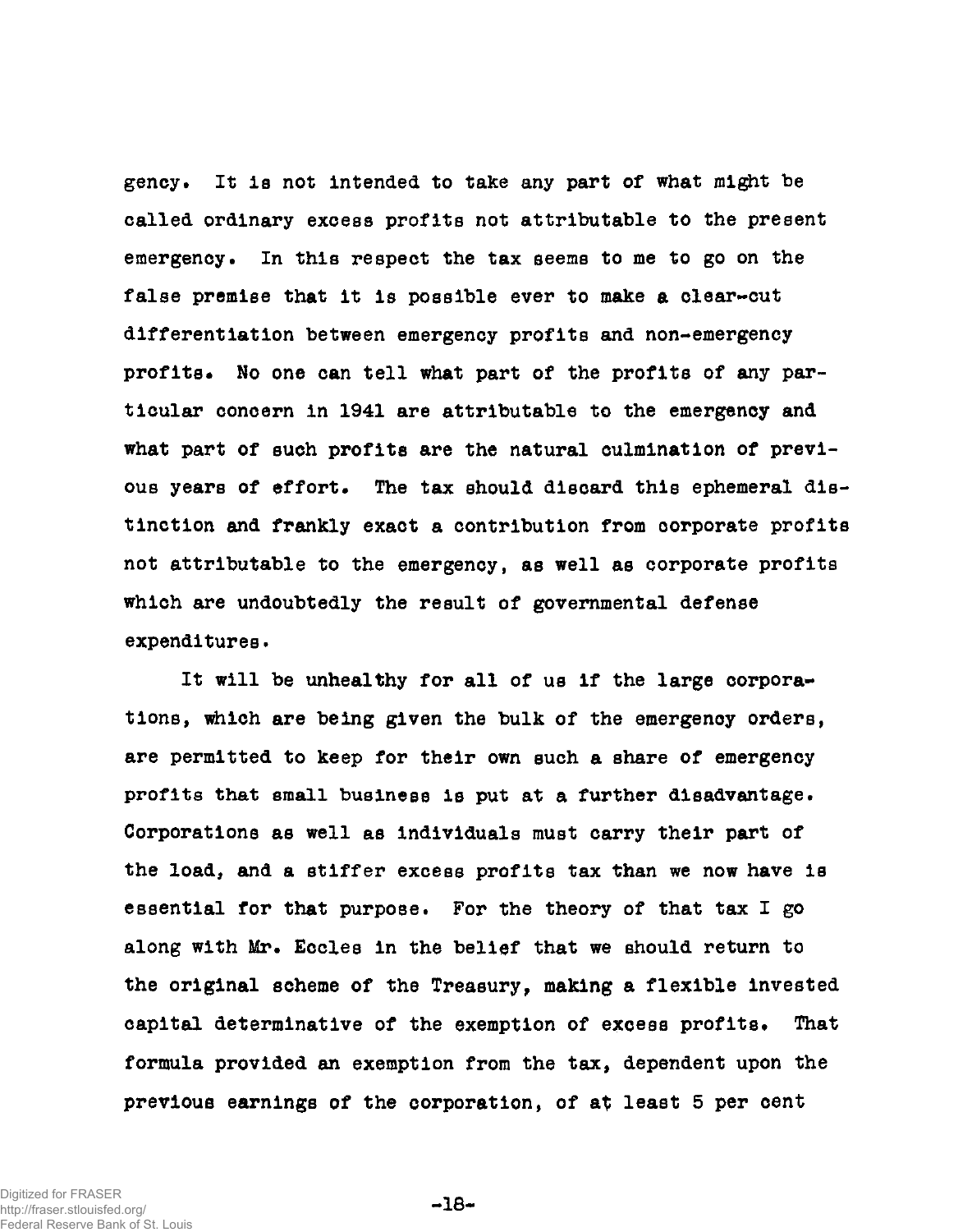and at most 10 per cent of the invested capital.  $46$  Such a formula serves the double function of recapturing emergency profits and of collecting a share of defense cost from corporations which were highly prosperous in the depression period. The income credit in the present bill gives an undue advan- $T_{\rm eff}$  income credit in the present bill gives an unducum advance advance advance advance advance advance advance advance advance advance advance advance advance advance advance advance advance advance advance advance a  $\tau$ corporations and corporations without high depression earnings at an unducum disadvantage. If the income credit is retained,  $\frac{1}{\sqrt{2}}$  $\mathbf{u}$  might be substituted in Importance by making the excess substituted in Importance by making the excess substituted in  $\mathbf{v}$ profits tax consist of one-half of the tax oomputed on the basis of the income credit plus one-half of the tax computed  $\mathcal{L}_{\mathcal{A}}$ on the basis of invested capital.

With all my belief in the principle of the excess profits tax, as compared with the crude Instrumentality of the straight corporate income tax, I must confess to misgivings as to the treatment of concerns in which capital is a relatively minor income-producing factor. We may as well admit that we are far from a solution of this problem. The personal service corporation provision<sup>48</sup> does not afford a complete solution; neither do the so-called relief provisions.<sup> $15$ </sup> I cannot but feel that

- 47. I.R.C., Sec. 713.
- 48. I.R.C., Sec. 725.
- 49. I.R.C., Sees. 721, 722, 723.

<sup>46.</sup> H.R. Rep. No. 2894, 76th Cong., 3d Sess., pp. 4, 22 (CB 1940-2, pp. 498, 512). The floor percentage recommended by the subcommittee was 4 per cent. Hearings before Ways and Means Committee and Finance Committee on Excess Profits Taxation, 76th Cong», 3d Sess., pp. 4, 12 (1940).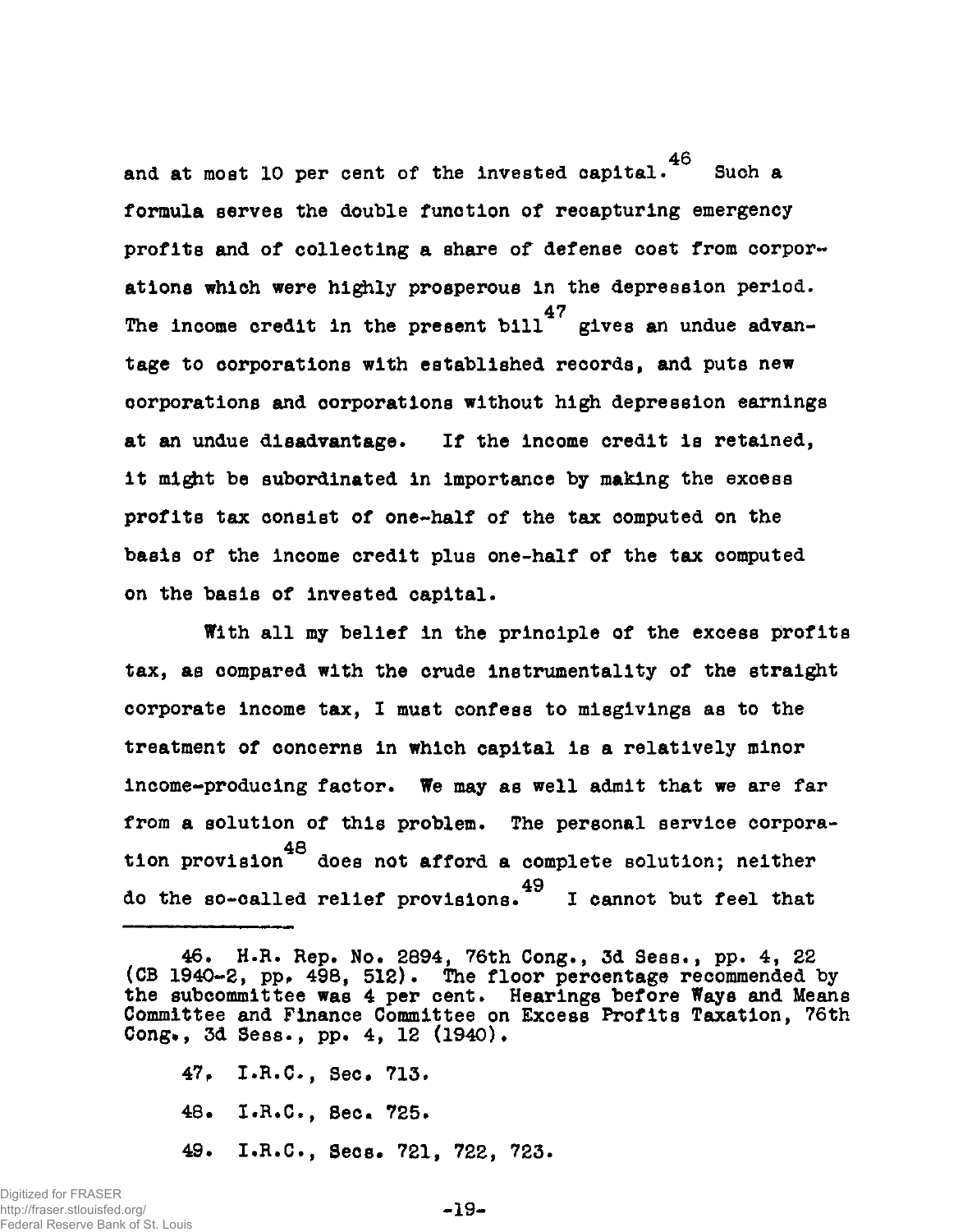there Is some solution of this problem which we have all missed. Perhaps we could optionally exempt from the tax certain types of corporations on the condition that they would accept some fair substitute tax.

A final word may be said with respect to the much advertised difficulty of computing invested capital. On this point one hears much defeatism. In view of better records and a more efficient Treasury personnel, the Job Is relatively easy compared with what it was in 1917 and 1918, particularly with the adoption of the unadjusted basis for loss as the measure of the inclusion in invested capital of property paid for with stock. Invested capital is not the esoteric concept many try to make it appear to be. It is simply the capital, surplus, and undivided profits, or net worth of the corporation without taking into account any unrealized appreciation or depreciation in value of assets. It is true that stock dividends, liquidations, and reorganizations raise problems, but they are far from insuperable. We could afford a little greater degree of optimism about the possibility of computing invested capital.

# Conclusion

There will be some who think some or all of the proposals 50 **The** made in this paper are drastic and even confiscatory. The answer is, first, that times are extraordinary. The old foranswer is, first, that times are extraordinary. The old for-dimensional  $\mathcal{O}_\mathcal{A}$ mulae of postponement and evasion are inadequate in the face mulae of postponement and evasion are in the face of postponement and evasion are in the face of postponement and face of postponement and evasion are in the face of postponement and evasion are in the face of postponement

<sup>50%</sup> Cf. Lawrence, High Court "Captured" in Tax Cases, The Evening Star, Washington, D.C., October 9, 1940.